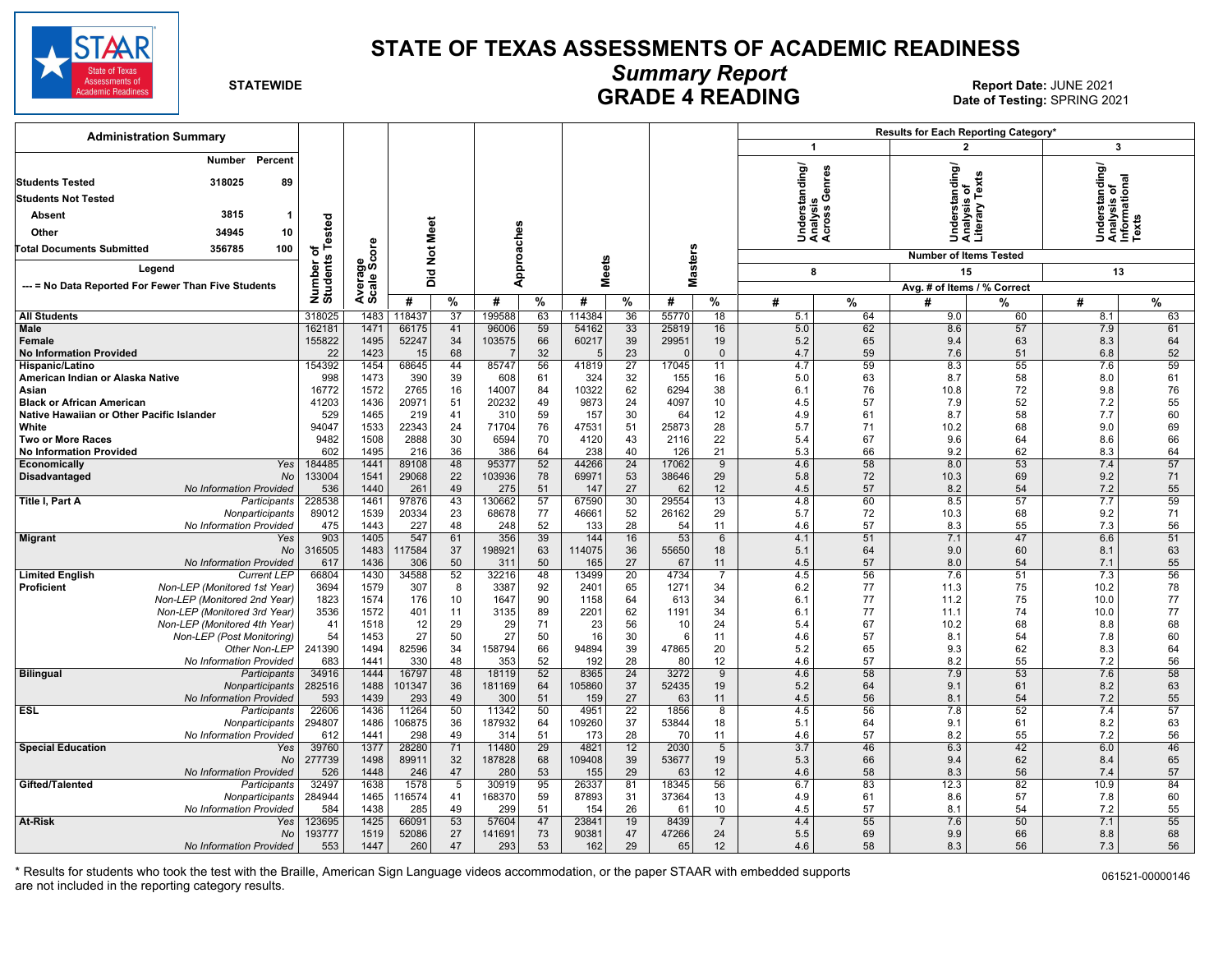

#### **STATE OF TEXAS ASSESSMENTS OF ACADEMIC READINESS**

*Summary Report* 

**GRADE 4 MATHEMATICS Report Date: JUNE 2021**<br>2023 Date of Testing: SPRING 20: **Date of Testing:** SPRING 2021

| <b>Administration Summary</b>                                                          |                       |                      |                |                |               |                 |               |                       |                |                      |                                                      |          |                                                            |                 | <b>Results for Each Reporting Category'</b> |                 |                            |          |
|----------------------------------------------------------------------------------------|-----------------------|----------------------|----------------|----------------|---------------|-----------------|---------------|-----------------------|----------------|----------------------|------------------------------------------------------|----------|------------------------------------------------------------|-----------------|---------------------------------------------|-----------------|----------------------------|----------|
|                                                                                        |                       |                      |                |                |               |                 |               |                       |                |                      | $\mathbf 1$                                          |          | $\overline{2}$                                             |                 | 3                                           |                 | 4                          |          |
| Number Percent<br><b>Students Tested</b><br>330460<br>89<br><b>Students Not Tested</b> |                       |                      |                |                |               |                 |               |                       |                |                      | Numerical<br>Representations<br>and<br>Relationships |          | ഗ<br><b>Computations</b><br>and Algebraic<br>Relationships |                 | ъ<br>a<br>eometry<br>leasurem               | ã               | <b>Ta</b><br>Analysi<br>훈쥳 | ত ল      |
| 3485<br><b>Absent</b><br>$\mathbf 1$                                                   |                       |                      |                |                |               |                 |               |                       |                |                      |                                                      |          |                                                            |                 |                                             |                 |                            |          |
| 35705<br>10<br>Other                                                                   | ested                 |                      | Meet           |                |               |                 |               |                       |                |                      |                                                      |          |                                                            |                 | ΟΣ                                          |                 | o                          | எட       |
| 369650<br>100<br><b>Total Documents Submitted</b>                                      | ۴                     | ð                    |                |                |               |                 |               |                       |                |                      |                                                      |          |                                                            |                 | <b>Number of Items Tested</b>               |                 |                            |          |
|                                                                                        | ቴ                     |                      | $\overline{5}$ |                | Approaches    |                 |               |                       | <b>Masters</b> |                      |                                                      |          |                                                            |                 |                                             |                 |                            |          |
| Leaend                                                                                 |                       |                      | Did            |                |               |                 | <b>Meets</b>  |                       |                |                      | 9                                                    |          | 11                                                         |                 | 10                                          |                 | $\overline{\mathbf{4}}$    |          |
| --- = No Data Reported For Fewer Than Five Students                                    |                       |                      |                |                |               |                 |               |                       |                |                      |                                                      |          |                                                            |                 | Avg. # of Items / % Correct                 |                 |                            |          |
|                                                                                        | Number of<br>Students | Average<br>Scale Scc | #              | %              | #             | %               | #             | %                     | #              | %                    | #                                                    | %        | #                                                          | %               | #                                           | %               | #                          | %        |
| <b>All Students</b>                                                                    | 330460                | 1522                 | 137178         | 42             | 193282        | $\overline{58}$ | 114608        | 35                    | 69505          | $\overline{21}$      | 5.5                                                  | 61       | 6.1                                                        | 56              | 5.5                                         | $\overline{55}$ | 2.1                        | 53       |
| Male                                                                                   | 168196                | 1533                 | 65897          | 39             | 102299        | 61              | 63298         | 38                    | 39656          | 24                   | 5.7                                                  | 63       | 6.3                                                        | 57              | 5.6                                         | 56              | 2.1                        | 53       |
| Female                                                                                 | 162244                | 1511                 | 71267          | 44             | 90977         | 56              | 51308         | 32                    | 29848          | 18                   | 5.3                                                  | 59       | 6.0                                                        | 54              | 5.3                                         | 53              | 2.1                        | 52       |
| <b>No Information Provided</b>                                                         | 20                    | 1427                 | 14             | 70             | 6             | 30              |               | 10                    |                | $5\phantom{.0}$      | 3.6                                                  | 39       | 4.8                                                        | 43              | 4.4                                         | 44              | 1.3                        | 31       |
| Hispanic/Latino                                                                        | 166771                | 1488                 | 82647          | 50             | 84124         | 50              | 42701         | 26                    | 22649          | 14                   | 5.1                                                  | 57       | 5.6                                                        | 50              | 4.9                                         | 49              | 1.9                        | 47       |
| American Indian or Alaska Native                                                       | 1011                  | 1518                 | 426            | 42             | 585           | 58              | 332           | 33                    | 200            | 20                   | 5.5                                                  | 61       | 6.0                                                        | 55              | 5.4                                         | 54              | 2.1                        | 52       |
| Asian                                                                                  | 16735                 | 1655                 | 2535           | 15             | 14200         | 85              | 11188         | 67                    | 8420           | 50                   | 6.9                                                  | 77       | 8.4                                                        | 76              | 7.3                                         | 73<br>44        | 2.8                        | 71       |
| <b>Black or African American</b><br>Native Hawaiian or Other Pacific Islander          | 41298                 | 1454                 | 24860          | 60<br>41       | 16438<br>315  | 40<br>59        | 7565          | 18<br>29              | 3731<br>100    | 9<br>19              | 4.7                                                  | 52<br>61 | 4.9<br>5.9                                                 | 45<br>54        | 4.4                                         | 54              | 1.6<br>2.0                 | 41<br>49 |
| White                                                                                  | 534<br>94047          | 1511<br>1587         | 219<br>23010   | 24             | 71037         | 76              | 157<br>48555  | 52                    | 31836          | 34                   | 5.5<br>6.3                                           | 70       | 7.3                                                        | 66              | 5.4<br>6.5                                  | 65              | 2.6                        | 64       |
| Two or More Races                                                                      | 9469                  | 1549                 | 3221           | 34             | 6248          | 66              | 3917          | 41                    | 2454           | 26                   | 5.8                                                  | 65       | 6.6                                                        | 60              | 5.9                                         | 59              | 2.3                        | 57       |
| <b>No Information Provided</b>                                                         | 595                   | 1515                 | 260            | 44             | 335           | 56              | 193           | 32                    | 115            | 19                   | 5.2                                                  | 58       | 6.1                                                        | 56              | 5.5                                         | 55              | 2.0                        | 50       |
| Economically<br>Yes                                                                    | 196149                | 1475                 | 104363         | 53             | 91786         | 47              | 44602         | 23                    | 22931          | 12                   | 4.9                                                  | 55       | 5.3                                                        | 48              | 4.7                                         | 47              | 1.8                        | 45       |
| <b>Disadvantaged</b><br><b>No</b>                                                      | 133773                | 1591                 | 32498          | 24             | 101275        | 76              | 69911         | 52                    | 46529          | 35                   | 6.3                                                  | 70       | 7.3                                                        | 67              | 6.5                                         | 65              | 2.6                        | 64       |
| No Information Provided                                                                | 538                   | 1451                 | 317            | 59             | 221           | 41              | 95            | 18                    | 45             | 8                    | 4.4                                                  | 49       | 5.1                                                        | 46              | 4.5                                         | 45              | 1.6                        | 39       |
| Title I, Part A<br><b>Participants</b>                                                 | 240810                | 1497                 | 114485         | 48             | 126325        | 52              | 68029         | 28                    | 38035          | 16                   | 5.2                                                  | 58       | 5.7                                                        | 52              | 5.1                                         | 51              | 1.9                        | 49       |
| Nonparticipants                                                                        | 89176                 | 1591                 | 22421          | 25             | 66755         | 75              | 46490         | 52                    | 31426          | 35                   | 6.2                                                  | 69       | 7.4                                                        | 67              | 6.5                                         | 65              | 2.5                        | 64       |
| No Information Provided                                                                | 474                   | 1457                 | 272            | 57             | 202           | 43              | 89            | 19                    | 44             | 9                    | 4.5                                                  | 50       | 5.2                                                        | 47              | 4.6                                         | 46              | 1.6                        | 40       |
| <b>Migrant</b><br>Yes                                                                  | 978                   | 1436                 | 643            | 66             | 335           | 34              | 143           | 15                    | 79             | 8                    | 4.3                                                  | 48       | 4.5                                                        | 41              | 4.1                                         | 41              | 1.6                        | 40       |
| <b>No</b>                                                                              | 328863<br>619         | 1523<br>1450         | 136165<br>370  | 41<br>60       | 192698<br>249 | 59<br>40        | 114361<br>104 | 35<br>17              | 69381<br>45    | 21<br>$\overline{7}$ | 5.5<br>4.4                                           | 61<br>49 | 6.1<br>5.1                                                 | 56<br>46        | 5.5<br>4.4                                  | 55<br>44        | 2.1<br>1.5                 | 53<br>39 |
| No Information Provided<br><b>Limited English</b><br><b>Current LEP</b>                | 78995                 | 1476                 | 41873          | 53             | 37122         | 47              | 18042         | 23                    | 9372           | 12                   | 5.0                                                  | 55       | 5.3                                                        | 49              | 4.8                                         | 48              | 1.8                        | 45       |
| Proficient<br>Non-LEP (Monitored 1st Year)                                             | 3707                  | 1639                 | 545            | 15             | 3162          | 85              | 2377          | 64                    | 1650           | 45                   | 6.8                                                  | 75       | 8.3                                                        | 75              | 7.1                                         | 71              | 2.8                        | 70       |
| Non-LEP (Monitored 2nd Year)                                                           | 1828                  | 1614                 | 370            | 20             | 1458          | 80              | 1030          | 56                    | 728            | 40                   | 6.5                                                  | 73       | 7.8                                                        | 71              | 6.7                                         | 67              | 2.7                        | 67       |
| Non-LEP (Monitored 3rd Year)                                                           | 3548                  | 1612                 | 694            | 20             | 2854          | 80              | 1967          | 55                    | 1328           | 37                   | 6.5                                                  | 72       | 7.8                                                        | 71              | 6.7                                         | 67              | 2.7                        | 67       |
| Non-LEP (Monitored 4th Year)                                                           | 41                    | 1544                 | 12             | 29             | 29            | 71              | 15            | 37                    | 9              | 22                   | 5.4                                                  | 60       | 6.9                                                        | 63              | 6.0                                         | 60              | 2.3                        | 58       |
| Non-LEP (Post Monitoring)                                                              | 52                    | 1479                 | 29             | 56             | 23            | 44              | 13            | 25                    | 8              | 15                   | 4.9                                                  | 54       | 5.5                                                        | 50              | 5.0                                         | 50              | 1.6                        | 41       |
| Other Non-LEP                                                                          | 241607                | 1534                 | 93264          | 39             | 148343        | 61              | 91030         | 38                    | 56341          | 23                   | 5.6                                                  | 63       | 6.3                                                        | 57              | 5.6                                         | 56              | 2.2                        | 55       |
| No Information Provided                                                                | 682                   | 1459                 | 391            | 57             | 291           | 43              | 134           | 20                    | 69             | 10                   | 4.5                                                  | 50       | 5.3                                                        | 48              | 4.6                                         | 46              | 1.6                        | 40       |
| <b>Bilingual</b><br>Participants                                                       | 46414                 | 1483                 | 23734          | 51             | 22680         | 49              | 11411         | 25                    | 6025           | 13                   | 5.0                                                  | 56       | 5.5                                                        | 50              | 4.9                                         | 49              | 1.8                        | 46       |
| <b>Nonparticipants</b>                                                                 | 283449                | 1529                 | 113089         | 40             | 170360        | 60              | 103096        | 36                    | 63434          | 22                   | 5.6                                                  | 62       | 6.2                                                        | 57              | 5.6                                         | 56              | 2.2                        | 54       |
| No Information Provided<br><b>ESL</b>                                                  | 597<br>22639          | 1450<br>1489         | 355<br>11253   | 59<br>50       | 242<br>11386  | 41<br>50        | 101<br>5869   | 17<br>$\overline{26}$ | 46<br>3264     | 8<br>14              | 4.4<br>5.1                                           | 49<br>57 | 5.1<br>5.5                                                 | 46<br>50        | 4.5<br>5.0                                  | 45<br>50        | 1.6<br>1.9                 | 39<br>47 |
| Participants<br>Nonparticipants                                                        | 307204                | 1525                 | 125566         | 41             | 181638        | 59              | 108624        | 35                    | 66185          | 22                   | 5.5                                                  | 61       | 6.2                                                        | 56              | 5.5                                         | 55              | 2.1                        | 53       |
| No Information Provided                                                                | 617                   | 1455                 | 359            | 58             | 258           | 42              | 115           | 19                    | 56             | 9                    | 4.4                                                  | 49       | 5.2                                                        | 47              | 4.5                                         | 45              | 1.6                        | 39       |
| <b>Special Education</b><br>Yes                                                        | 40807                 | 1420                 | 29270          | 72             | 11537         | 28              | 5477          | 13                    | 2953           | $\overline{7}$       | 4.1                                                  | 46       | 4.1                                                        | $\overline{37}$ | 3.9                                         | 39              | 1.4                        | 36       |
| No                                                                                     | 289126                | 1537                 | 107609         | 37             | 181517        | 63              | 109039        | 38                    | 66510          | 23                   | 5.7                                                  | 63       | 6.4                                                        | 58              | 5.7                                         | 57              | 2.2                        | 55       |
| No Information Provided                                                                | 527                   | 1457                 | 299            | 57             | 228           | 43              | 92            | 17                    | 42             | 8                    | 4.5                                                  | 50       | 5.2                                                        | 47              | 4.6                                         | 46              | 1.6                        | 40       |
| Gifted/Talented<br>Participants                                                        | 33645                 | 1700                 | 2338           | $\overline{7}$ | 31307         | 93              | 26415         | 79                    | 20773          | 62                   | 7.4                                                  | 82       | 9.0                                                        | 82              | 7.9                                         | 79              | 3.1                        | 78       |
| Nonparticipants                                                                        | 296231                | 1502                 | 134492         | 45             | 161739        | 55              | 88097         | 30                    | 48689          | 16                   | 5.3                                                  | 59       | 5.8                                                        | 53              | 5.2                                         | 52              | 2.0                        | 50       |
| No Information Provided                                                                | 584                   | 1450                 | 348            | 60             | 236           | 40              | 96            | 16                    | 43             | $\overline{7}$       | 4.4                                                  | 49       | 5.1                                                        | 46              | 4.5                                         | 45              | 1.5                        | 38       |
| <b>At-Risk</b><br>Yes                                                                  | 135940                | 1467                 | 76103          | 56             | 59837         | 44              | 27909         | $\overline{21}$       | 14048          | 10                   | 4.8                                                  | 54       | 5.1                                                        | 47              | 4.6                                         | 46              | 1.7                        | 43       |
| <b>No</b>                                                                              | 193969                | 1561                 | 60761          | 31             | 133208        | 69              | 86602         | 45                    | 55412          | 29                   | 6.0                                                  | 66       | 6.8                                                        | 62              | 6.0                                         | 60              | 2.4                        | 59       |
| No Information Provided                                                                | 551                   | 1456                 | 314            | 57             | 237           | 43              | 97            | 18                    | 45             | 8                    | 4.5                                                  | 49       | 5.2                                                        | 48              | 4.5                                         | 45              | 1.6                        | 40       |

\* Results for students who took the test with the Braille, American Sign Language videos accommodation, or the paper STAAR with embedded supports are not included in the reporting category results.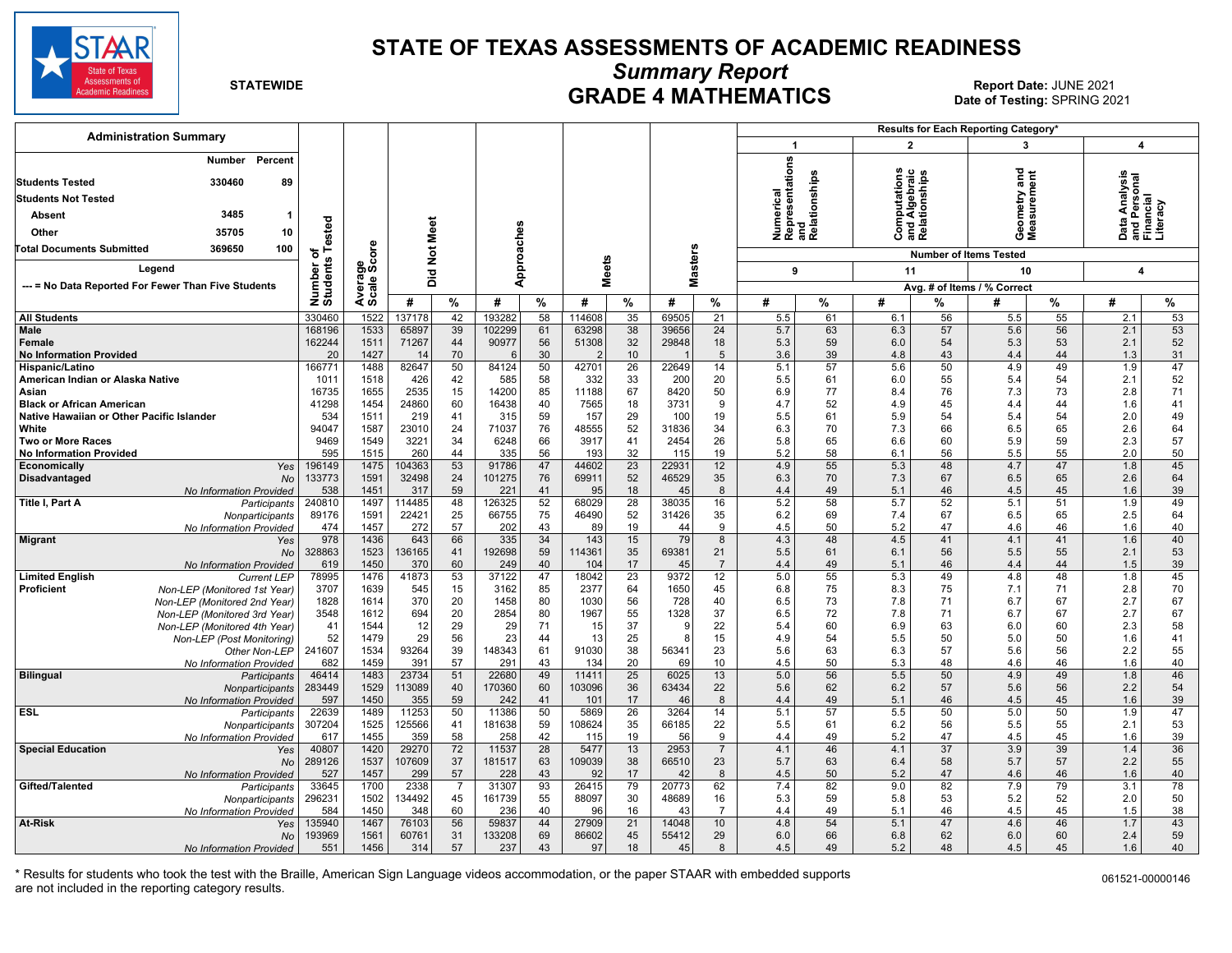

#### **STATE OF TEXAS ASSESSMENTS OF ACADEMIC READINESS**

## *Summary Report*

**GRADE 4 WRITING 6 AND Report Date:** JUNE 2021<br>Date of Testing: SPRING 2021 **Date of Testing:** SPRING 2021

| <b>Administration Summary</b>                                              |                      |                |                 |                 |                 |                 |                |                      |                 |                      |                             |                                  | Results for Each Reporting Category' |          |                               |                          |
|----------------------------------------------------------------------------|----------------------|----------------|-----------------|-----------------|-----------------|-----------------|----------------|----------------------|-----------------|----------------------|-----------------------------|----------------------------------|--------------------------------------|----------|-------------------------------|--------------------------|
|                                                                            |                      |                |                 |                 |                 |                 |                |                      |                 |                      |                             | $\mathbf{1}$                     | $\overline{2}$                       |          | 3                             |                          |
| Number<br>Percent                                                          |                      |                |                 |                 |                 |                 |                |                      |                 |                      |                             |                                  |                                      |          |                               |                          |
| <b>Students Tested</b><br>316801<br>89                                     |                      |                |                 |                 |                 |                 |                |                      |                 |                      |                             |                                  |                                      |          |                               |                          |
| <b>Students Not Tested</b>                                                 |                      |                |                 |                 |                 |                 |                |                      |                 |                      |                             | Composition                      |                                      |          |                               |                          |
|                                                                            |                      |                |                 |                 |                 |                 |                |                      |                 |                      |                             |                                  | Revision                             |          |                               |                          |
| 3320<br>Absent<br>1                                                        | ed<br>e              |                |                 |                 |                 |                 |                |                      |                 |                      |                             |                                  |                                      |          | Editing                       |                          |
| 35813<br>10<br>Other                                                       | ē                    |                |                 |                 |                 |                 |                |                      |                 |                      |                             |                                  |                                      |          |                               |                          |
| 355934<br>100<br><b>Total Documents Submitted</b>                          | ৳                    | ere            | Not Meet        |                 |                 |                 |                |                      |                 |                      |                             | <b>Number of Points Possible</b> |                                      |          | <b>Number of Items Tested</b> |                          |
| Legend<br>--- = No Data Reported For Fewer Than Five Students              |                      | န္တပ္ကိ        |                 |                 |                 | Approaches      | eets           |                      |                 | <b>Masters</b>       |                             | 8                                | 8                                    |          | 16                            |                          |
|                                                                            |                      |                | 흐<br>ā          |                 |                 |                 | ś              |                      |                 |                      | Avg. # of Points / % Scored |                                  |                                      |          | Avg. # of Items / % Correct   |                          |
|                                                                            | Number o<br>Students | Avera<br>Scale | #<br>$\%$       |                 | %<br>#          |                 | %<br>#         |                      | #               | %                    | $\frac{9}{6}$<br>#          |                                  | #                                    | %        | #                             | %                        |
| <b>All Students</b>                                                        | 316801               | 3581           | 148809          | 47              | 167992          | 53              | 83672          | $\overline{26}$      | 25008           | 8                    | 3.5                         | 44                               | 4.7                                  | 59       | 9.5                           | 59                       |
| <b>Male</b>                                                                | 161365               | 3504           | 83559           | 52              | 77806           | 48              | 36235          | $\overline{22}$      | 9673            | 6                    | 3.3                         | 41                               | 4.5                                  | 57       | 9.1                           | 57                       |
| <b>Female</b>                                                              | 155432               | 3661           | 65247           | 42              | 90185           | 58              | 47437          | 31                   | 15335           | 10                   | 3.8                         | 47                               | 4.9                                  | 61       | 9.9                           | 62                       |
| <b>No Information Provided</b>                                             |                      |                |                 | ---             |                 | $---$           |                | $---$                |                 | $---$                | $\overline{\phantom{a}}$    | $---$                            | $\overline{\phantom{a}}$             | $---$    | $\overline{\phantom{a}}$      | $\overline{\phantom{a}}$ |
| Hispanic/Latino<br>American Indian or Alaska Native                        | 153467<br>990        | 3448<br>3553   | 85374<br>483    | 56<br>49        | 68093<br>507    | 44<br>51        | 27947<br>230   | 18<br>23             | 6334<br>69      | 4<br>$\overline{7}$  | 3.3<br>3.4                  | 41<br>42                         | 4.4<br>4.6                           | 55<br>58 | 8.7<br>9.4                    | 55<br>59                 |
| Asian                                                                      | 16742                | 4078           | 3127            | 19              | 13615           | 81              | 9412           | 56                   | 4253            | 25                   | 4.4                         | 55                               | 5.7                                  | 71       | 12.2                          | 76                       |
| <b>Black or African American</b>                                           | 41199                | 3384           | 25042           | 61              | 16157           | 39              | 6573           | 16                   | 1513            | $\overline{4}$       | 3.1                         | 39                               | 4.2                                  | 53       | 8.4                           | 52                       |
| Native Hawaiian or Other Pacific Islander                                  | 537                  | 3581           | 261             | 49              | 276             | 51              | 146            | 27                   | 36              | $\overline{7}$       | 3.5                         | 44                               | 4.5                                  | 57       | 9.8                           | 61                       |
| White                                                                      | 93907                | 3784           | 30654           | 33              | 63253           | 67              | 36097          | 38                   | 11747           | 13                   | 3.9                         | 48                               | 5.2                                  | 66       | 10.7                          | 67                       |
| Two or More Races<br><b>No Information Provided</b>                        | 9425<br>534          | 3695<br>3662   | 3646<br>222     | 39<br>42        | 5779<br>312     | 61<br>58        | 3100<br>167    | 33<br>31             | 985<br>71       | 10<br>13             | 3.7<br>3.6                  | 46<br>45                         | 5.0<br>4.9                           | 62<br>61 | 10.2<br>10.0                  | 64<br>62                 |
| Yes<br>Economically                                                        | 184134               | 3393           | 109917          | 60              | 74217           | 40              | 28274          | 15                   | 5753            | 3                    | 3.2                         | 40                               | 4.2                                  | 53       | 8.4                           | 53                       |
| No<br>Disadvantaged                                                        | 132254               | 3843           | 38657           | 29              | 93597           | 71              | 55329          | 42                   | 19243           | 15                   | 4.0                         | 50                               | 5.4                                  | 67       | 11.0                          | 69                       |
| No Information Provided                                                    | 413                  | 3394           | 235             | 57              | 178             | 43              | 69             | 17                   | 12              | $\mathbf{3}$         | 2.9                         | 36                               | 4.3                                  | 54       | 8.6                           | 54                       |
| Title I, Part A<br>Participants                                            | 227947               | 3475           | 122588          | 54              | 105359          | 46              | 45798          | $\overline{20}$      | 11008           | $\overline{5}$       | 3.3                         | 41                               | 4.5                                  | 56       | 8.9                           | 56                       |
| Nonparticipants<br>No Information Provided                                 | 88481<br>373         | 3855<br>3424   | 26018<br>203    | 29<br>54        | 62463<br>170    | 71<br>46        | 37808<br>66    | 43<br>18             | 13984<br>16     | 16<br>$\overline{4}$ | 4.1<br>3.0                  | 51<br>37                         | 5.4<br>4.4                           | 67<br>55 | 11.0<br>8.8                   | 69<br>55                 |
| Yes<br><b>Migrant</b>                                                      | 922                  | 3251           | 660             | 72              | 262             | $\overline{28}$ | 94             | 10                   | $\overline{26}$ | $\overline{3}$       | 2.9                         | 36                               | 3.9                                  | 49       | 7.4                           | 46                       |
| No                                                                         | 315312               | 3582           | 47811           | 47              | 167501          | 53              | 83490          | 26                   | 24965           | 8                    | 3.5                         | 44                               | 4.7                                  | 59       | 9.5                           | 59                       |
| <b>No Information Provided</b>                                             | 567                  | 3374           | 338             | 60              | 229             | 40              | 88             | 16                   | 17              | 3                    | 2.9                         | 36                               | 4.3                                  | 54       | 8.4                           | 53                       |
| <b>Current LEP</b><br><b>Limited English</b>                               | 66246                | 3357           | 41519           | 63              | 24727           | 37              | 8559           | 13                   | 1617            | $\overline{2}$       | 3.2                         | 40                               | 4.1                                  | 52       | 8.1                           | 51                       |
| Non-LEP (Monitored 1st Year)<br>Proficient<br>Non-LEP (Monitored 2nd Year) | 3667<br>1827         | 4038<br>4021   | 473<br>264      | 13<br>14        | 3194<br>1563    | 87<br>86        | 1963<br>956    | 54<br>52             | 673<br>327      | 18<br>18             | 4.4<br>4.2                  | 55<br>53                         | 5.7<br>5.8                           | 72<br>72 | 12.3<br>12.3                  | 77<br>77                 |
| Non-LEP (Monitored 3rd Year)                                               | 3522                 | 4026           | 533             | 15              | 2989            | 85              | 1858           | 53                   | 663             | 19                   | 4.3                         | 54                               | 5.7                                  | 71       | 12.2                          | 77                       |
| Non-LEP (Monitored 4th Year)                                               | 41                   | 3686           | 14              | 34              | 27              | 66              | 13             | 32                   |                 | 5                    | 3.8                         | 47                               | 5.2                                  | 66       | 10.2                          | 64                       |
| Non-LEP (Post Monitoring)                                                  | 28                   | 3621           | 13              | 46              | 15              | 54              | 10             | 36                   | $\mathcal{P}$   | $\overline{7}$       | 3.5                         | 44                               | 5.0                                  | 63       | 9.8                           | 61                       |
| Other Non-LEP                                                              | 240930               | 3626           | 105692          | 44              | 135238          | 56              | 70218          | 29                   | 21701           | 9                    | 3.6                         | 45                               | 4.8                                  | 60       | 9.8                           | 61                       |
| No Information Provided<br>Participants                                    | 540<br>34249         | 3432<br>3402   | 301<br>20478    | 56<br>60        | 239<br>13771    | 44<br>40        | 95<br>5194     | 18<br>15             | 23<br>1154      | $\overline{4}$<br>3  | 3.0<br>3.3                  | 37<br>42                         | 4.4<br>4.3                           | 55<br>53 | 8.8<br>8.3                    | 55<br>52                 |
| <b>Bilingual</b><br>Nonparticipants                                        | 282056               | 3603           | 128037          | 45              | 154019          | 55              | 78400          | 28                   | 23839           | 8                    | 3.5                         | 44                               | 4.8                                  | 59       | 9.6                           | 60                       |
| No Information Provided                                                    | 496                  | 3389           | 294             | 59              | 202             | 41              | 78             | 16                   | 15              | 3                    | 2.9                         | 36                               | 4.3                                  | 54       | 8.5                           | 53                       |
| <b>ESL</b><br>Participants                                                 | 22587                | 3397           | 13396           | $\overline{59}$ | 9191            | 41              | 3479           | 15                   | 755             | 3                    | 3.2                         | 40                               | 4.2                                  | 53       | 8.4                           | 53                       |
| Nonparticipants                                                            | 293627               | 3595           | 135069          | 46              | 158558          | 54              | 80097          | 27                   | 24232           | 8                    | 3.5                         | 44                               | 4.7                                  | 59       | 9.6                           | 60                       |
| No Information Provided<br>Yes                                             | 587                  | 3400           | 344             | 59              | 243<br>7634     | 41              | 96<br>2752     | 16                   | 21              | $\overline{4}$       | 3.0                         | 37<br>31                         | 4.4                                  | 55<br>45 | 8.5                           | 53<br>40                 |
| <b>Special Education</b><br>No                                             | 39725<br>276646      | 3108<br>3649   | 32091<br>116477 | 81<br>42        | 160169          | 19<br>58        | 80846          | $\overline{7}$<br>29 | 581<br>24413    | 9                    | 2.5<br>3.7                  | 46                               | 3.6<br>4.9                           | 61       | 6.5<br>9.9                    | 62                       |
| No Information Provided                                                    | 430                  | 3415           | 241             | 56              | 189             | 44              | 74             | 17                   | 14              | 3                    | 3.0                         | 37                               | 4.4                                  | 55       | 8.7                           | 55                       |
| Gifted/Talented<br>Participants                                            | 32262                | 4258           | 2903            | 9               | 29359           | 91              | 22291          | 69                   | 10425           | 32                   | 4.6                         | 57                               | 6.3                                  | 78       | 13.1                          | 82                       |
| Nonparticipants                                                            | 284065               | 3504           | 145633          | 51              | 138432          | 49              | 61306          | 22                   | 14567           | 5                    | 3.4                         | 43                               | 4.5                                  | 57       | 9.1                           | 57                       |
| No Information Provided                                                    | 474                  | 3396           | 273             | 58              | 201             | 42              | 75             | 16                   | 16              | 3                    | 2.9                         | 37                               | 4.4                                  | 54       | 8.6                           | 54                       |
| <b>At-Risk</b><br>Yes<br>No                                                | 123077<br>193276     | 3330<br>3741   | 79785<br>68777  | 65<br>36        | 43292<br>124499 | 35<br>64        | 14911<br>68684 | 12<br>36             | 2854<br>22141   | $\overline{2}$<br>11 | 3.1<br>3.8                  | 39<br>47                         | 4.1<br>5.1                           | 51<br>64 | 7.9<br>10.5                   | 50<br>66                 |
| No Information Provided                                                    | 448                  | 3409           | 247             | 55              | 201             | 45              | 77             | 17                   | 13              | 3                    | 3.0                         | 37                               | 4.4                                  | 55       | 8.7                           | 54                       |
|                                                                            |                      |                |                 |                 |                 |                 |                |                      |                 |                      |                             |                                  |                                      |          |                               |                          |

\* Results for students who took the test with the Braille, American Sign Language videos accommodation, or the paper STAAR with embedded supports are not included in the reporting category results.

061521-00000146